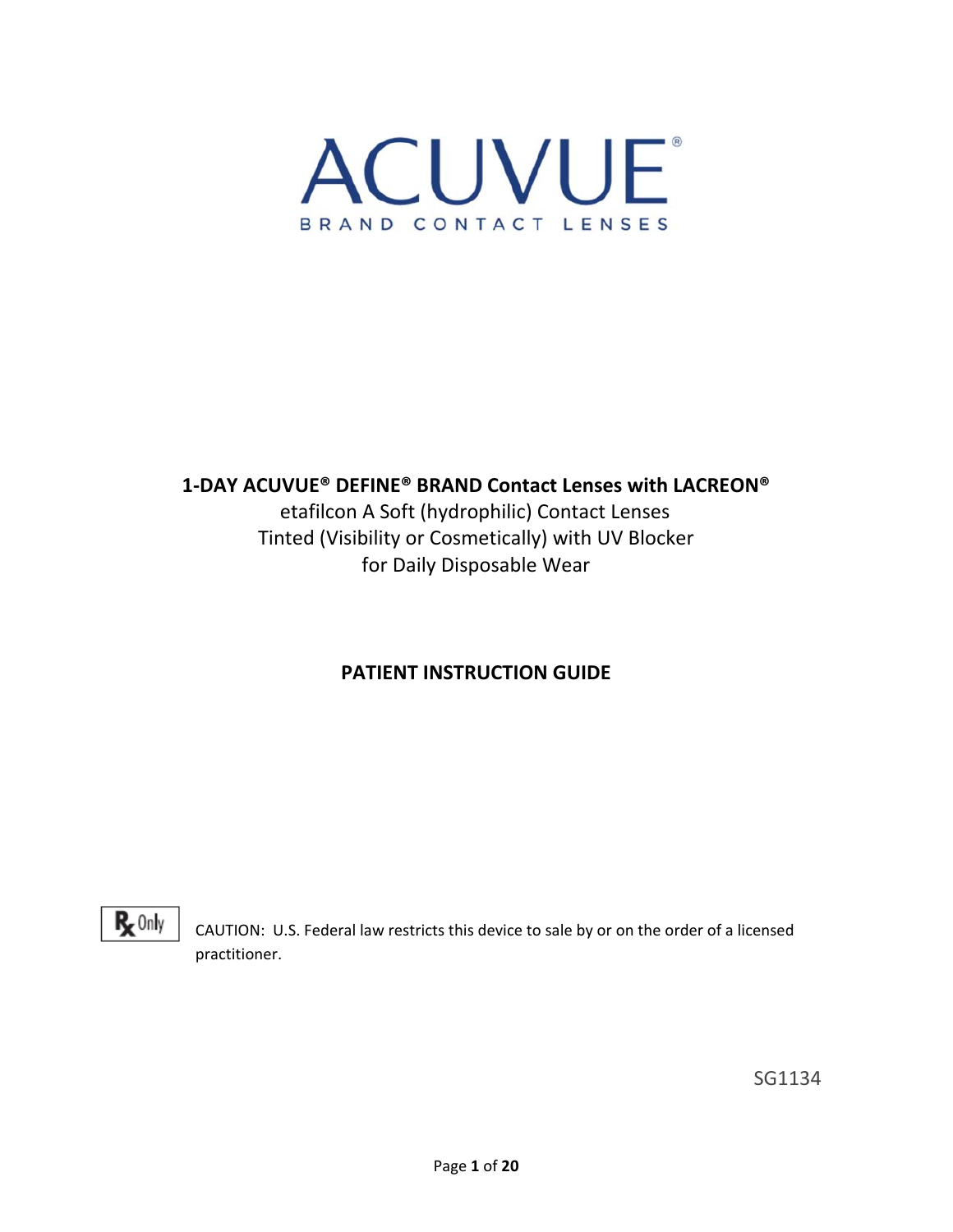# **TABLE OF CONTENTS**

| <b>INTRODUCTION</b>                                    | 3  |
|--------------------------------------------------------|----|
| <b>SYMBOLS KEY</b>                                     | 4  |
| <b>GLOSSARY OF COMMONLY USED TERMS</b>                 | 5  |
| <b>WEARING SCHEDULE RESTRICTIONS &amp; INDICATIONS</b> | 6  |
| WHEN LENSES SHOULD NOT BE WORN (CONTRAINDICATIONS)     | 6  |
| <b>WARNINGS</b>                                        | 8  |
| <b>PRECAUTIONS</b>                                     | 9  |
| ADVERSE REACTIONS (POSSIBLE PROBLEMS WITH LENS WEAR)   | 10 |
| <b>LENS HANDLING &amp; INSERTION</b>                   | 11 |
| Step 1: Getting Started                                | 11 |
| Step 2: Opening the Packaging                          | 11 |
| Step 3: Placing the Lens on the Eye                    | 12 |
| Step 4: Checking the Lenses                            | 13 |
| Step 5: Centering the Lens                             | 14 |
| <b>LENS WEARING</b>                                    | 14 |
| <b>REMOVING YOUR LENSES</b>                            | 15 |
| <b>CARING FOR YOUR LENSES</b>                          | 16 |
| <b>EMERGENCIES</b>                                     | 16 |
| INSTRUCTIONS FOR THE PRESBYOPIC PATIENT (MONOVISION)   | 16 |
| <b>WEARING AND APPOINTMENT SCHEDULE</b>                | 18 |
| PATIENT / EYE CARE PROFESSIONAL INFORMATION            | 19 |
| <b>NOTES</b>                                           | 19 |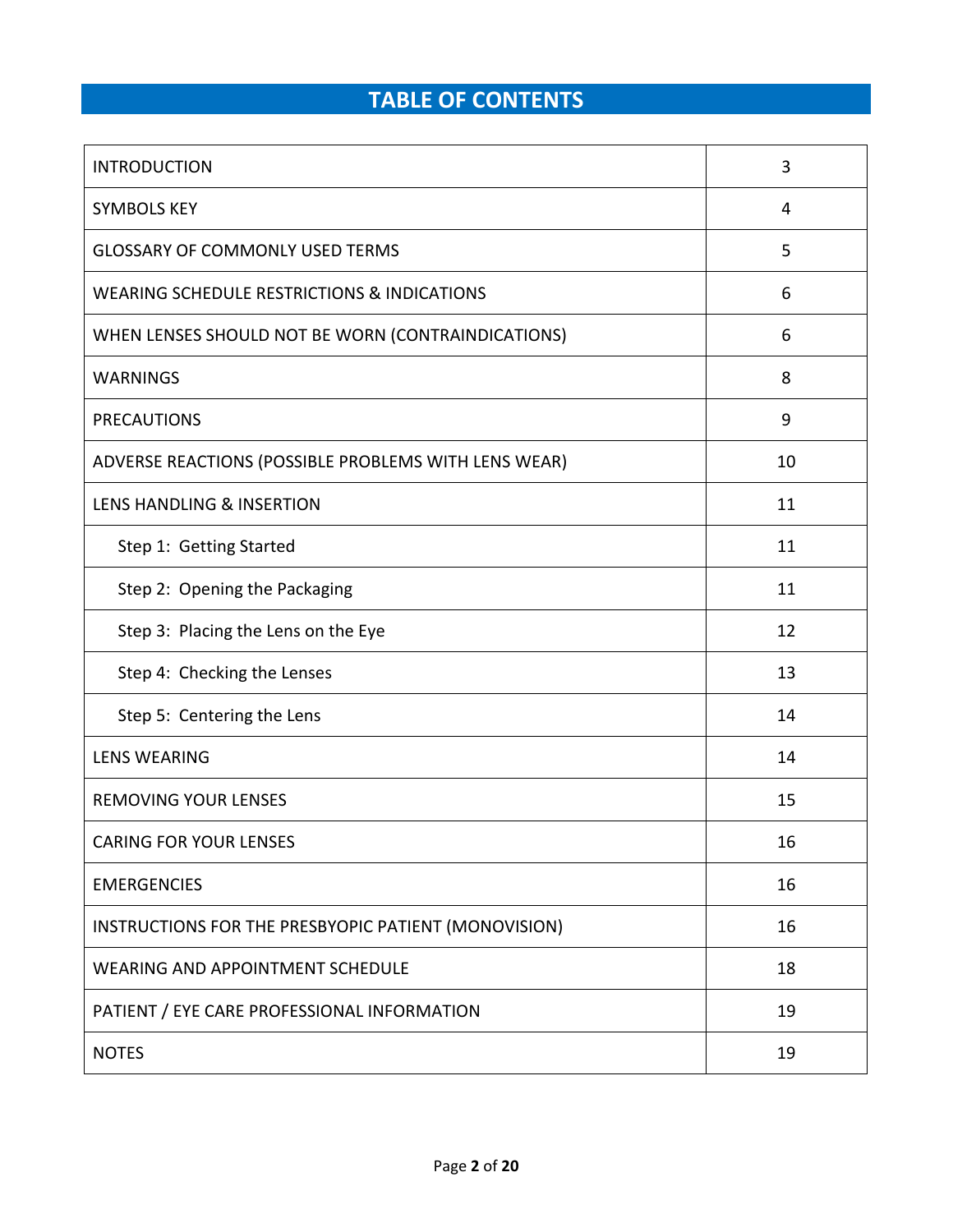## **INTRODUCTION**

### *About This Booklet:*

The information and instructions contained in this booklet apply only to 1-DAY ACUVUE® DEFINE® BRAND Contact Lenses with LACREON®.

For your eye health, it is important that your contact lenses be worn only as prescribed by your Eye Care Professional. Your Eye Care Professional should be kept fully aware of your medical history and will develop a total program of care based on your specific needs. He or she will review with you all instructions for lens handling and care, including how to safely and easily open the packaging. You will also be taught how to properly apply and remove lenses. This booklet will reinforce those instructions.

#### **If you have any questions, always ask your Eye Care Professional.**

A "Glossary of Commonly Used Terms" is included for your reference. This contains definitions of medical and technical terminology used in this booklet. In addition, a "Symbols Key" provides an explanation of symbols that may appear on the lens packaging.

Special sections are included in the back of this booklet to record your specific prescribed wearing information as well as to record the contact information for your Eye Care Professional.

#### *About Your Lenses and Contact Lens Wear:*

Your contact lenses are made from a water‐loving (hydrophilic) material that has the ability to absorb water, making the lenses soft and flexible. The lenses are tinted to improve visibility for handling and also contain an ultraviolet (UV) radiation absorbing ingredient to block UV radiation.

1-DAY ACUVUE<sup>®</sup> DEFINE<sup>®</sup> BRAND Contact Lenses with LACREON<sup>®</sup> (etafilcon A soft hydrophilic contact lenses) are intended to enhance or alter the appearance of the natural eye. These lenses are also intended for the correction of nearsightedness (myopia) and farsightedness (hyperopia).

Visit www.acuvue.com.sg for the available colors/patterns/styles for 1-DAY ACUVUE<sup>®</sup> DEFINE<sup>®</sup> BRAND Contact Lenses with LACREON<sup>®</sup>.

When prescribed for daily disposable wear, lenses should be discarded upon removal; therefore, no cleaning or disinfection is required. You should always have spare lenses or glasses available.

By replacing your contact lenses on a regular basis, lens deposits, which can affect vision and cause irritation and discomfort to the eye, have little chance to build up over time as with conventional lens wear. When you discard the lens, you dispose of potential deposit build-up problems.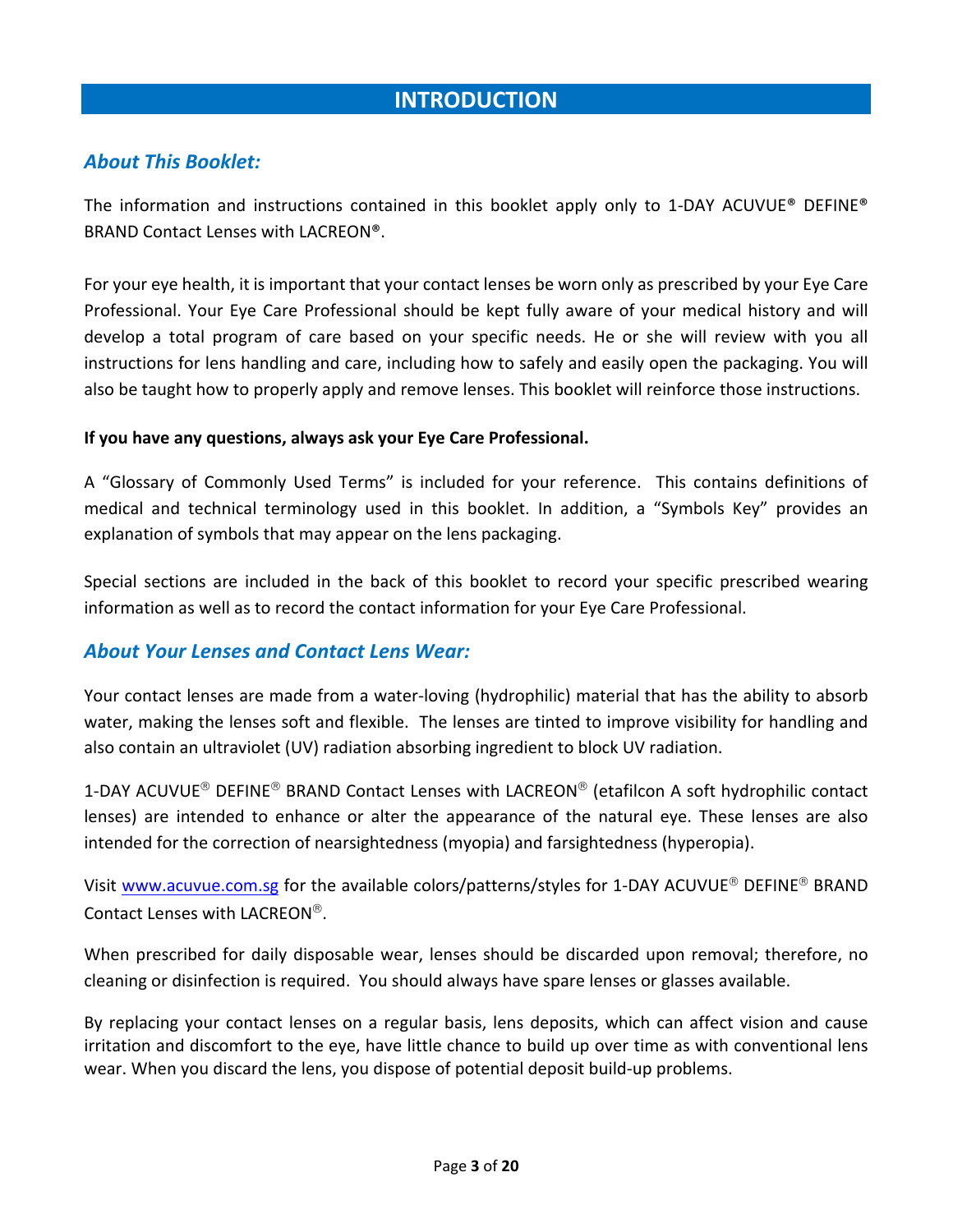# **SYMBOLS KEY**

## **The following symbols may appear on the label or carton:**

| <b>SYMBOL</b>                            | <b>DESCRIPTION</b>                                                                                                 |  |  |
|------------------------------------------|--------------------------------------------------------------------------------------------------------------------|--|--|
|                                          | Consult Instructions for Use, Caution                                                                              |  |  |
| اسم                                      | Date of Manufacture                                                                                                |  |  |
|                                          | Manufacturer                                                                                                       |  |  |
| بح                                       | Use By Date (expiration date)                                                                                      |  |  |
| LOT                                      | <b>Batch Code</b>                                                                                                  |  |  |
| STERILE <sup>T</sup>                     | <b>Sterilized Using Steam Heat</b>                                                                                 |  |  |
|                                          | Do Not Re-use (Single Use)                                                                                         |  |  |
|                                          | Do Not Use if Package is Damaged and Consult<br><b>Instructions for Use</b>                                        |  |  |
| MD                                       | Medical Device in the European Community                                                                           |  |  |
|                                          | Indicates a Single Sterile Barrier System                                                                          |  |  |
| EC REP                                   | Authorized Representative in the European Community                                                                |  |  |
|                                          | Fee Paid for Waste Management                                                                                      |  |  |
| $\mathsf{CE}_{2797}$                     | CE Mark and Identification Number of Notified Body                                                                 |  |  |
|                                          | <b>Contains Hazardous Substances</b>                                                                               |  |  |
| $R_{\mathbf{X}}$ Only                    | CAUTION: U.S. Federal law restricts this device to sale<br>by or on the order of a licensed practitioner           |  |  |
| <b>UV BLOCKING</b><br><b>UV BLOCKING</b> | <b>UV-Blocking</b>                                                                                                 |  |  |
| A. (<br>B.                               | Package Opening Icon (Blister)<br><b>NOTE:</b> This symbol is not applicable to 1P cartons                         |  |  |
|                                          | Package Opening Icon (Carton)<br><b>NOTE: This symbol only applies to 180P, and 90P</b><br><b>Flatpack product</b> |  |  |
| DIA                                      | Diameter                                                                                                           |  |  |
| BC                                       | <b>Base Curve</b>                                                                                                  |  |  |
| D                                        | Diopter (lens power)                                                                                               |  |  |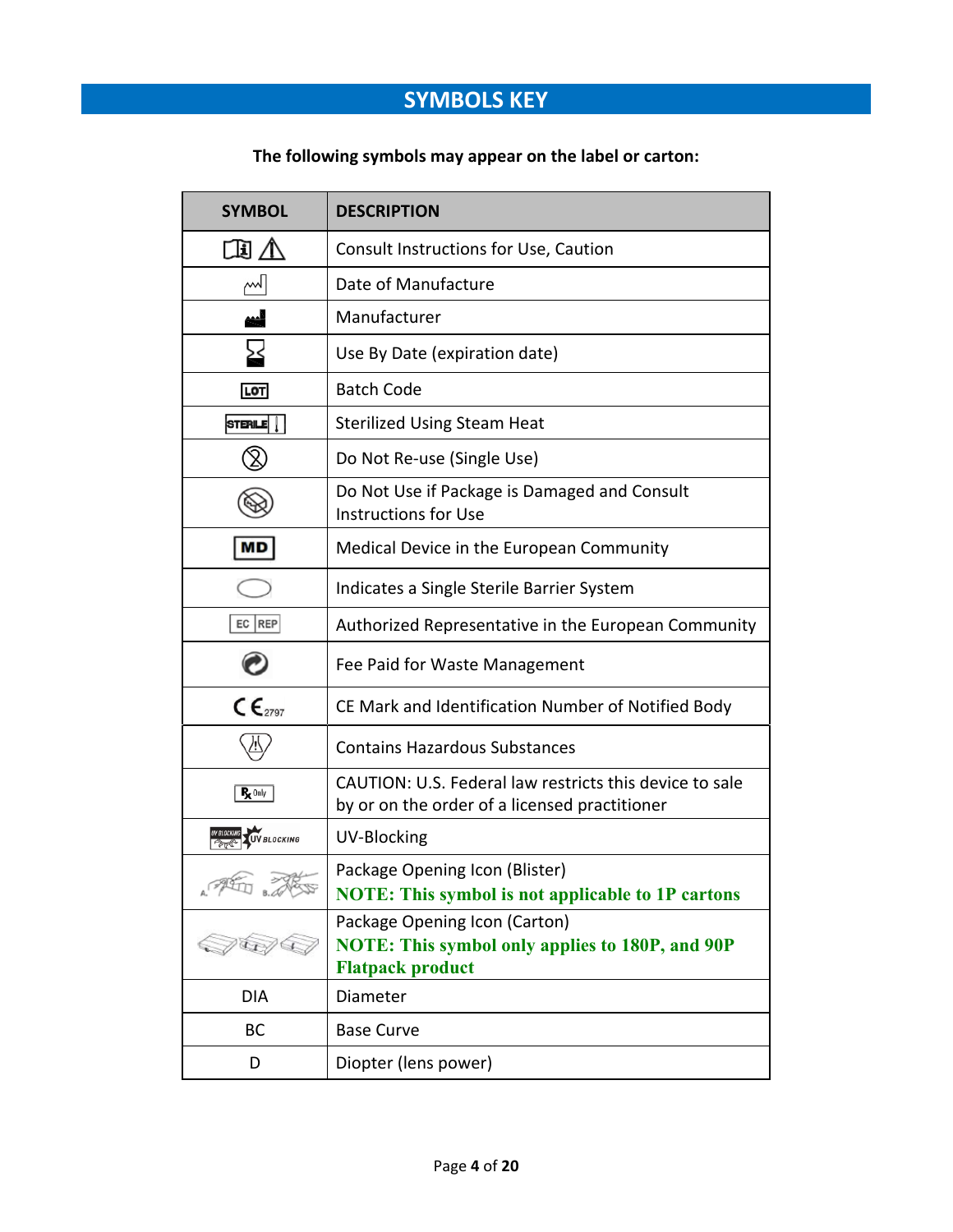# **GLOSSARY OF COMMONLY USED TERMS**

| <b>Term</b>          | <b>Definition</b>                                                                                                                                                          |
|----------------------|----------------------------------------------------------------------------------------------------------------------------------------------------------------------------|
| Astigmatism          | A condition where the cornea is not equally curved in all parts<br>of its surface. It is somewhat oval in shape, causing the visual<br>image to be out of focus (blurred). |
| Conjunctivitis       | Inflammation of the conjunctiva                                                                                                                                            |
| Cornea               | Clear front part of the eye                                                                                                                                                |
| <b>Corneal Ulcer</b> | A sore or lesion on the cornea                                                                                                                                             |
| <b>Inflammation</b>  | Swelling, redness, and pain                                                                                                                                                |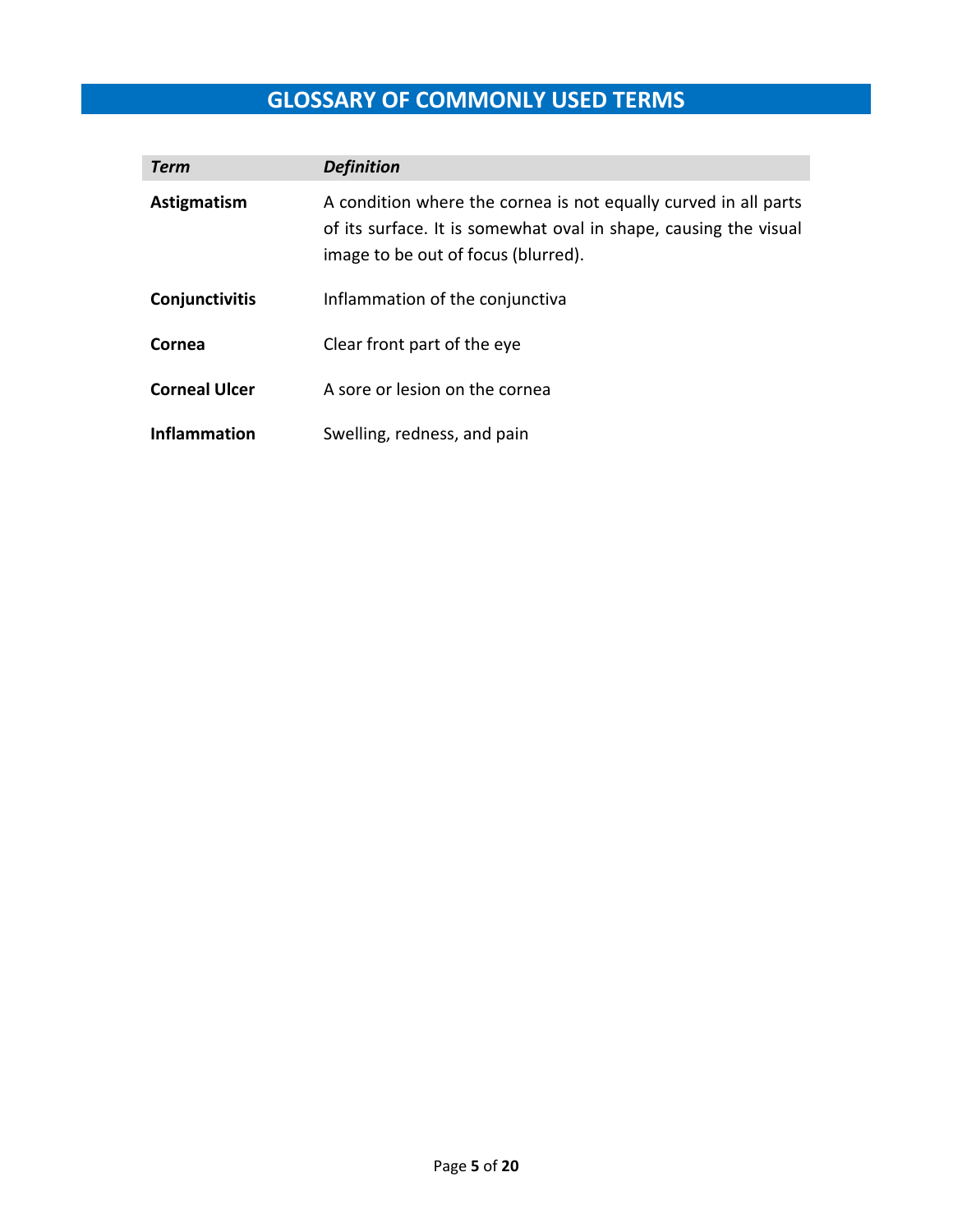## **WEARING SCHEDULE, RESTRICTIONS & INDICATIONS**

The 1-DAY ACUVUE<sup>®</sup> DEFINE<sup>®</sup> BRAND Contact Lenses with LACREON® are indicated to enhance or alter the appearance of the natural eye. These lenses are also indicated for daily disposable wear for the correction of nearsightedness (myopia) and farsightedness (hyperopia) in phakic or aphakic persons with non‐diseased eyes who may have 1.00D or less of astigmatism.

DO NOT WEAR YOUR LENSES WHILE SLEEPING.

These lenses contain a UV Blocker to help protect against transmission of harmful UV radiation to the cornea and into the eye.

**WARNING: UV ABSORBING CONTACT LENSES are not substitutes for protective UV absorbing eyewear such as UV absorbing goggles or sunglasses because they do not completely cover the eye and surrounding area. You should continue to use UV absorbing eyewear as directed.** 

**Note: Long‐term exposure to UV radiation is one of the risk factors associated with cataracts. Exposure is based on a number of factors such as environmental conditions (altitude, geography, cloud cover) and personal factors (extent and nature of outdoor activities). UV blocking contact lenses help provide protection against harmful UV radiation. However, clinical studies have not been done to demonstrate that wearing UV blocking contact lenses reduces the risk of developing cataracts or other eye disorders. Consult your Eye Care Professional for more information.** 

Your Eye Care Professional will determine your wearing schedule (how long you should wear your lenses each day). When prescribed for daily disposable wear, lenses should be discarded upon removal.

## **WHEN LENSES SHOULD NOT BE WORN (CONTRAINDICATIONS)**

**DO NOT USE** these lenses when you have any of the following conditions:

- Inflammation or infection in or around the eye or eyelids
- Any eye disease, injury or abnormality that affects the cornea, conjunctiva or eyelids
- Any previously diagnosed condition that makes contact lens wear uncomfortable
- Severe dry eye
- Reduced corneal sensitivity
- Any systemic disease that may affect the eye or may be made worse by wearing contact lenses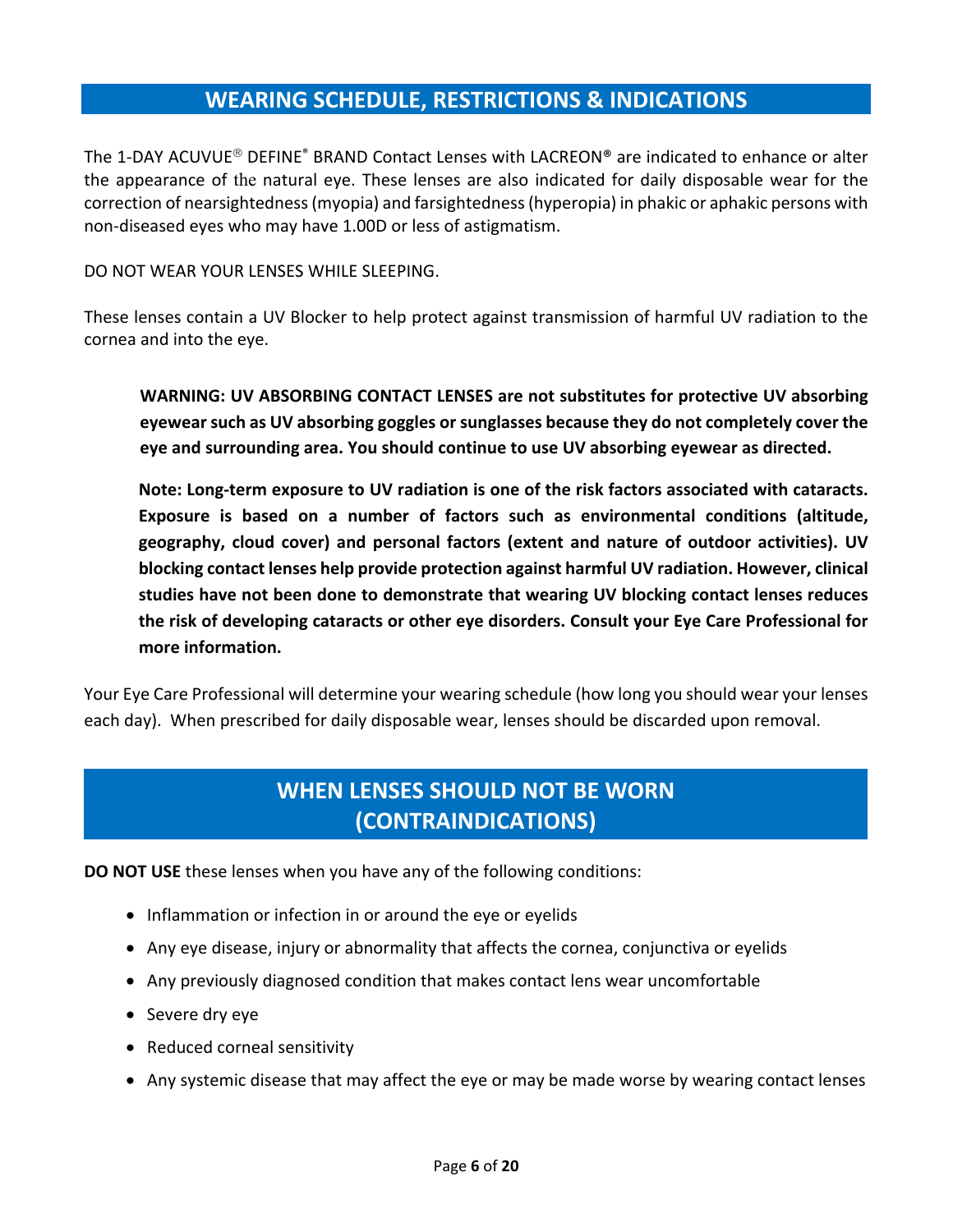- Allergic reactions on the surface of the eye or surrounding tissues that may be induced or made worse by wearing contact lenses or the use of contact lens solutions
- Irritation of the eye caused by allergic reactions to ingredients in contact lens solutions (i.e., rewetting drops). These solutions may contain chemicals or preservatives (such as mercury, Thimerosal, etc.) to which some people may develop an allergic response
- Any active eye infection
- If eyes become red or irritated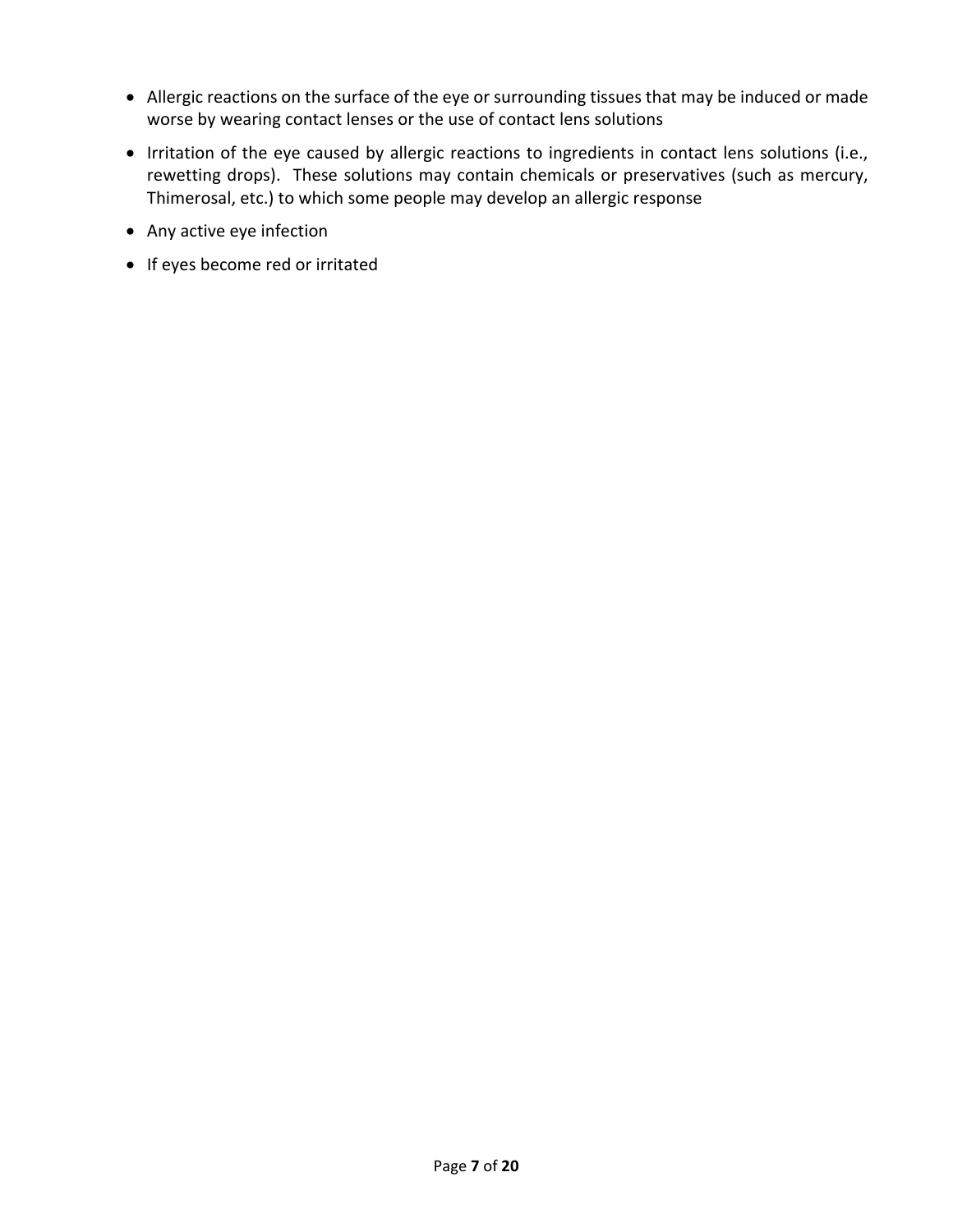## **WARNINGS**

#### *What You Should Know About Contact Lens Wear:*

**EYE PROBLEMS, INCLUDING CORNEAL ULCERS, CAN DEVELOP RAPIDLY AND LEAD TO LOSS OF VISION. IF YOU EXPERIENCE:** 

- **Eye Discomfort,**
- **Excessive Tearing,**
- **Vision Changes,**
- **Loss of Vision,**
- **Eye Redness, or**
- **Other Eye Problems,**

#### **YOU SHOULD IMMEDIATELY REMOVE THE LENSES, AND PROMPTLY CONTACT YOUR EYE CARE PROFESSIONAL.**

- When prescribed by your Eye Care Professional for daily disposable wear (i.e., your Eye Care Professional instructs you to remove and discard your lenses at the end of each day), you should not wear your lenses while sleeping. Clinical studies have shown that the risk of serious eye problems is increased when lenses are worn overnight. $1$
- Studies have shown that contact lens wearers who smoke have a higher rate of eye problems than non‐smokers.
- Problems with contact lenses or lens care products could result in serious injury to the eye.
- Proper use and care of your contact lenses and lens care products are essential for the safe use of these products.
- The overall risk of serious eye problems may be reduced by carefully following directions for lens care.

<sup>1</sup>New England Journal of Medicine, September 21, 1989; 321 (12), pp. 773-783

#### *Specific Instructions for Use and Warnings:*

#### **Water Activity** *‐ Instruction for Use*

Do not expose your contact lenses to water while you are wearing them.

#### **WARNING:**

Water can harbor microorganisms that can lead to severe infection, vision loss, or blindness. If your lenses have been submersed in water when participating in water sports or swimming in pools, hot tubs, lakes, or oceans, you should discard them and replace them with a new pair. Ask your Eye Care Professional for recommendations about wearing your lenses during any activity involving water.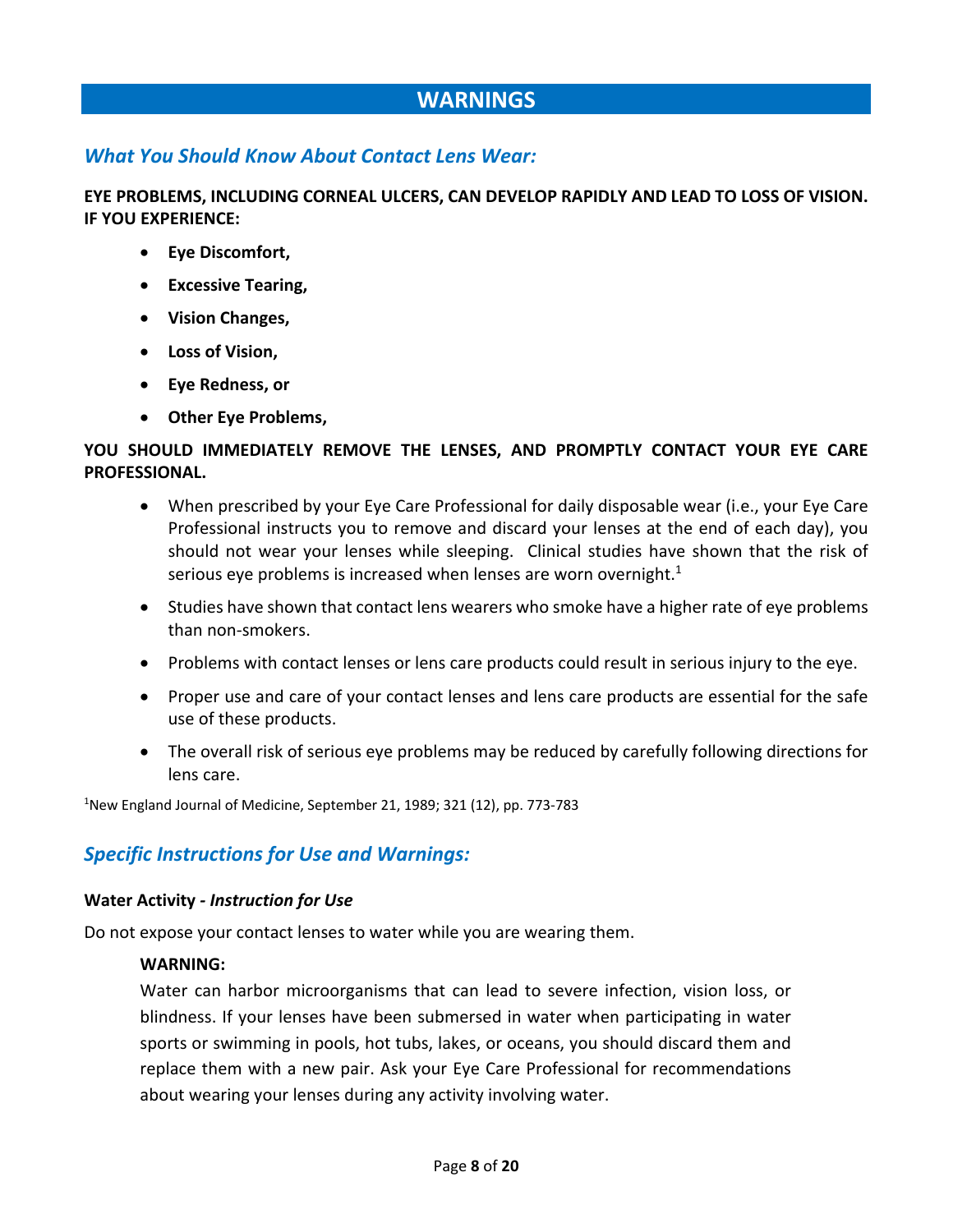## **PRECAUTIONS**

**For your eye health,** it is important to carefully follow the handling, insertion, removal, and wearing instructions in this booklet, as well as those prescribed by your Eye Care Professional (**see "Lens Handling & Insertion", "Lens Wearing" and "Caring for Your Lenses" sections**).

#### *General Precautions:*

- If you wear your contact lenses to correct presbyopia using monovision, you **may not** be able to get the best corrected visual acuity for either far or near vision. Visual needs are different for different people, so your Eye Care Professional should work with you when selecting the most appropriate type of lens for you.
- **Always** contact your Eye Care Professional before using any medicine in your eyes.
- **Be aware** that certain medications, such as antihistamines, decongestants, diuretics, muscle relaxants, tranquilizers, and those for motion sickness may cause dryness of the eye, increased lens awareness (feeling of the lens in the eye), or blurred vision. Always inform your Eye Care Professional if you experience any problems with your lenses while taking such medications. Depending on your symptoms, your Eye Care Professional may recommend rewetting drops that are available for use with soft contact lenses or may recommend that you stop wearing contact lenses while you are using these medications.
- **Be aware** that if you use oral contraceptives (birth control pills), you could develop changes in vision or comfort when wearing contact lenses.
- As with any contact lens, follow-up visits are necessary to assure the continuing health of your eyes. Ask your Eye Care Professional about the recommended follow‐up schedule.
- **Do not** change lens type (e.g. brand name, etc.) or parameters (e.g. diameter, base curve, lens power, etc.) without consulting your Eye Care Professional.
- **Always** have a functional pair of glasses with a current prescription available to use if you become unable to wear contact lenses, or in circumstances where contact lens wear is not advised.

#### *Who Should Know That You are Wearing Contact Lenses:*

- **Inform** all your doctors (Health Care Professionals) about being a contact lens wearer.
- **Always** inform your employer of being a contact lens wearer. Some jobs may require use of eye protection equipment or may require that you not wear contact lenses.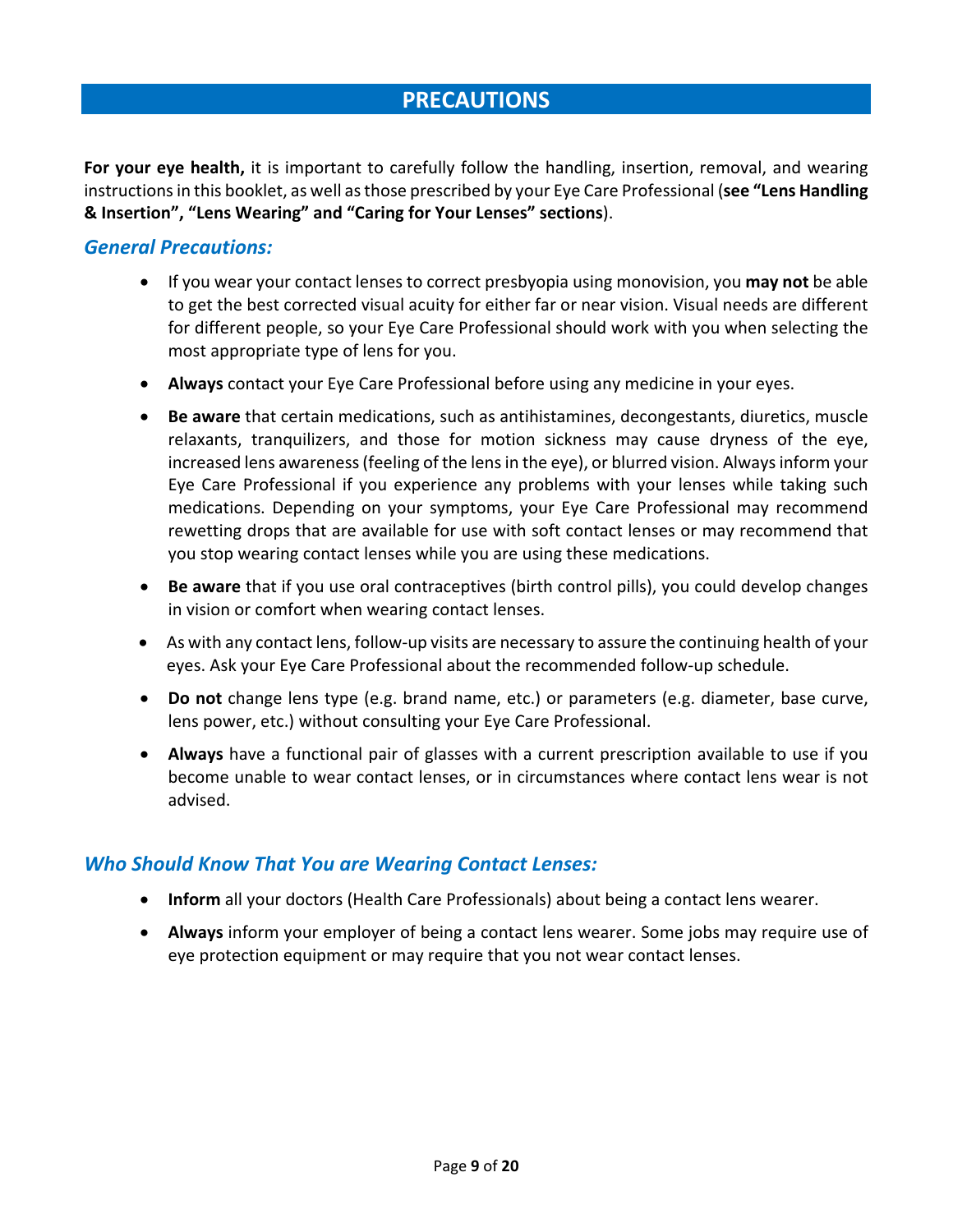## **ADVERSE REACTIONS (POSSIBLE PROBLEMS WITH LENS WEAR AND WHAT TO DO)**

## *Possible Problems*

**Be aware that problems can occur while wearing contact lenses and may be associated with the following symptoms:** 

- burning, stinging and/or itchy eyes
- reduced lens comfort
- feeling of something in your eye (foreign body, scratched area)
- swelling or inflammation in or around the eyes
- eye redness
- eyelid problems
- watery eyes
- unusual eye secretions
- poor vision
- blurred vision
- rainbows or halos around objects
- sensitivity to light (photophobia)
- dry eyes

When any of the above symptoms occur, a serious eye condition may be present. You should **immediately be seen by your Eye Care Professional** so that the problem can be identified and treated, if necessary, in order to avoid serious eye damage.

#### *Recognising Problems and What To Do*

You should conduct a simple 3‐part self‐examination at least once a day. Ask yourself:

- ‐ How do the lenses feel on my eyes?
- ‐ How do my eyes look?
- ‐ Have I noticed a change in my vision?

If you notice any problems, you should IMMEDIATELY REMOVE YOUR LENS. If the problem or discomfort stops, discard the lens and place a new fresh lens on the eye.

If after inserting the new lens, the problem continues, IMMEDIATELY REMOVE THE LENS AND CONTACT YOUR EYE CARE PROFESSIONAL.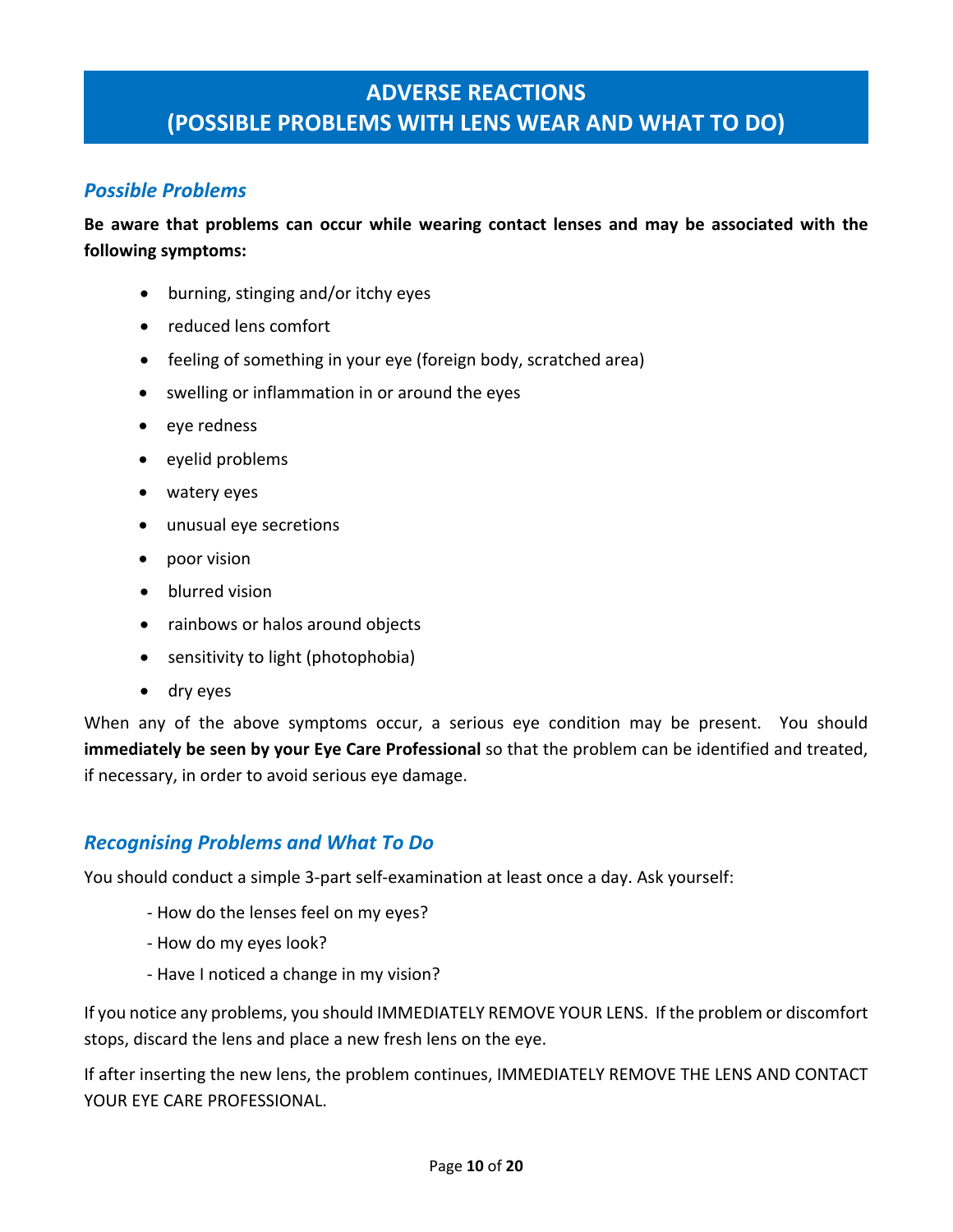## **LENS HANDLING AND INSERTION**

For your eye health, it is important to carefully follow the handling, insertion, removal and wearing instructions in this booklet as well as those prescribed by your Eye Care Professional. If you will not or cannot always follow the recommended care procedures, you should not attempt to wear contact lenses.

*When you first get your lenses, be sure that you are able to put the lenses on and remove them (or have someone else available who can remove the lenses for you) before leaving your Eye Care Professional's office.* 

#### *Step 1: Getting Started*

It is essential that you learn and use good hygiene in the care and handling of your new lenses.

Cleanliness is the first and most important aspect of proper contact lens care. In particular, your hands should be clean, dry, and free of any soaps, lotions, or creams before you handle your lenses.

Before you start:

 Always wash your hands thoroughly with a mild soap, rinse completely, and dry with a lint‐ free towel before touching your lenses.

#### *DO NOT touch your contact lenses with your fingers or hands if they are not completely clean, because tiny lens scratches may occur, causing unclear vision and/or injury to your eye.*

 You should avoid the use of soaps containing cold cream, lotion, or oily cosmetics before handling your lenses. These substances may come into contact with the lenses and interfere with successful wearing.

*DO NOT get cosmetics, lotions, soaps, creams, deodorants, or sprays in your eyes or on your lenses. It is best to put on your lenses before putting on makeup.* 

Start off correctly by getting into the habit of always using proper hygiene so that they become automatic.

## *Step 2: Opening the Packaging*

Always confirm the lens parameters (e.g. diameter (DIA), base curve (BC), lens power (D), etc.) printed on the multi‐pack and on the individual lens package match your prescription. DO NOT use if there is a mismatch.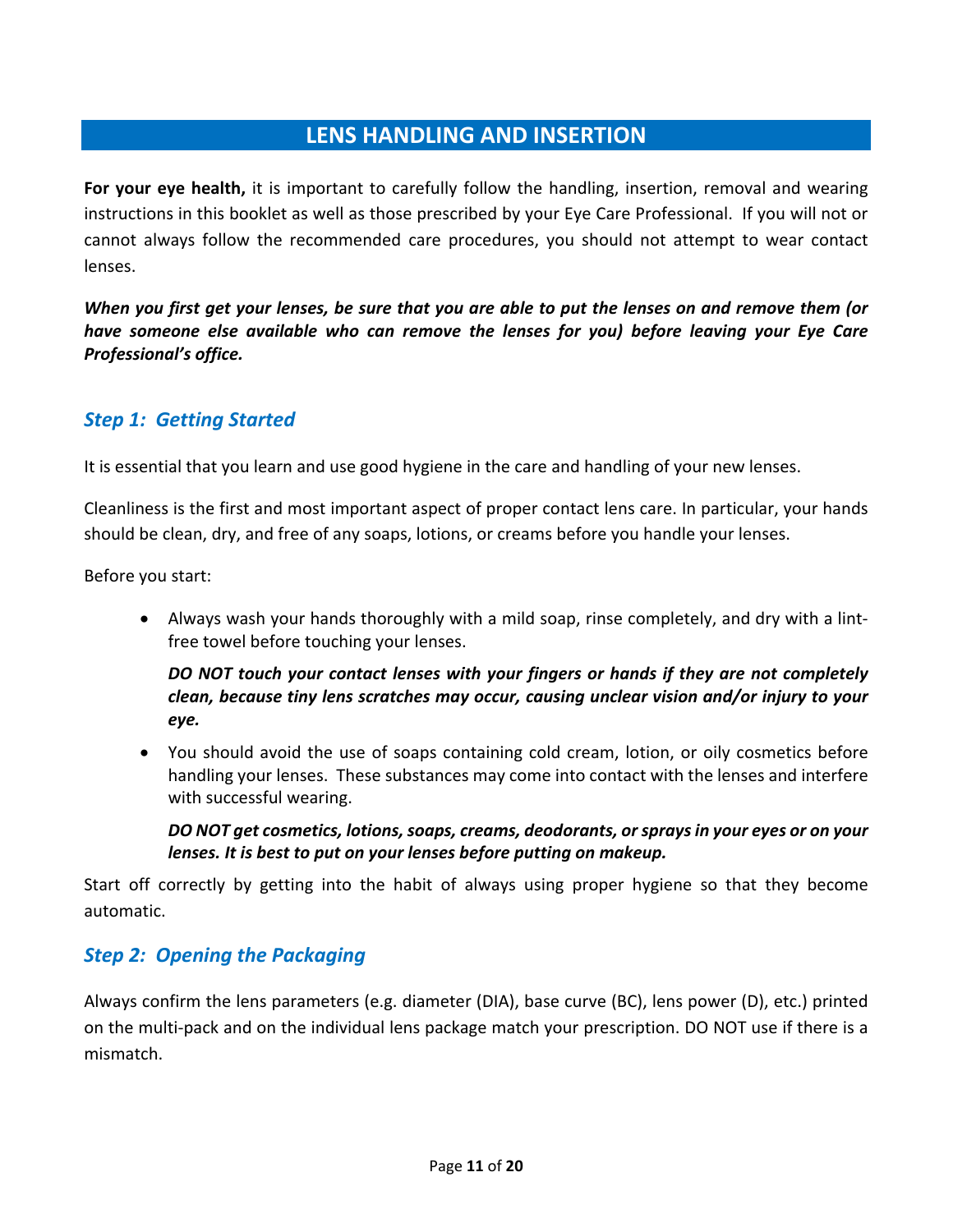**Multipack** ‐ Each multipack contains individually packaged lenses. Each lens comes in its own foil‐sealed plastic package containing borate buffered saline solution with povidone. This package is designed specifically to keep the lens sterile while the package is sealed. You may choose to keep your lenses inside the multipack for storage until you are ready to use them.

#### **Lens Package**

#### *DO NOT use if the sterile blister package is opened or damaged.*

To open an individual lens package, follow these simple steps:

- 1. Shake the lens package and check to see that the lens is floating in the solution.
- 2. Peel back the foil closure to reveal the lens.
- 3. By stabilizing the lens package on the table‐top, you will minimize the possibility of a sudden splash.
- 4. Place a finger on the lens and slide the lens up the side of the bowl of the lens package until it is free of the container.

#### *NEVER use tweezers or other tools to remove your lenses from the lens container unless specifically indicated for that use.*

Occasionally, a lens may stick to the inside surface of the foil when opened, or to the plastic package itself. This will not affect the sterility of the lens. It is still perfectly safe to use. Carefully remove and inspect the lens following the handling instructions.

#### **Lens Handling Tips**

 Handle your lenses with your fingertips and be careful to avoid contact with fingernails. It is helpful to keep your fingernails short and smooth.

#### *DO NOT touch the lens with your fingernails.*

- Develop the habit of always working with the same lens first to avoid mix-ups.
- After you have removed the lens from the packaging, examine it to be sure that it is a single, moist, clean lens that is free of any nicks or tears. If the lens appears damaged, DO NOT use it. Use the next lens in the multipack.

#### *ALWAYS handle lenses carefully and avoid dropping them.*

#### *Step 3: Placing the Lens on the Eye*

#### **Remember, always start with the same eye.**

Once you have opened the lens package, removed, and examined the lens, follow these steps to insert the lens to your eye: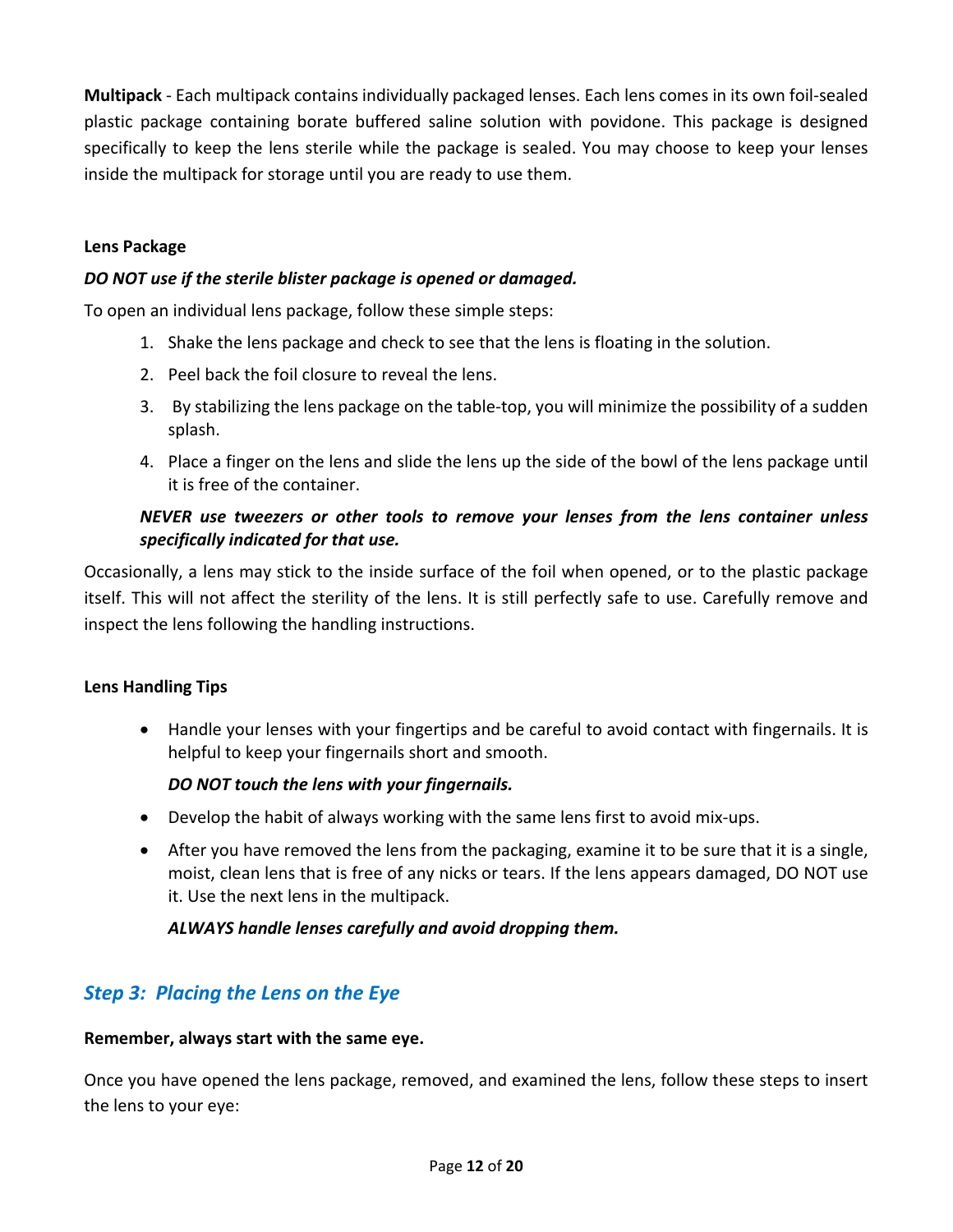- 1. BE SURE THE LENS IS NOT INSIDE‐OUT by following the procedure:
	- Place the lens on the tip of your index finger and check its profile. The lens should assume a natural, curved, bowl-like shape. If the lens edges tend to point outward, the lens is inside out.
	- Gently squeeze the lens between the thumb and forefinger. The edges should turn inward. If the lens is inside out, the edges will turn slightly outward.
- 2. With the lens on your index finger, use your other hand to hold your upper eyelid so you won't blink.
- 3. Pull down your lower eyelid with the other fingers of your "inserting" hand.
- 4. Look up at the ceiling and gently place the lens on the lower part of your eye.
- 5. Slowly release your eyelid and close your eye for a moment.
- 6. Blink several times to center the lens.
- 7. Use the same technique when inserting the lens for your other eye.

There are other methods of lens placement. If the above method is difficult for you, ask your Eye Care Professional for an alternate method.

## *Step 4: Checking Your Lenses*

After you have successfully inserted your lenses, you should ask yourself:

- Do I see well?
- How do the lenses feel on my eyes?
- How do my eyes look?

If after placement of the lens, your vision is blurred, check for the following:

- The lens is not centered on the eye (see "*Step 5: Centering the Lens"*, next in this booklet).
- If the lens is centered, remove the lens (see "Removing Your Lenses") and check for the following:
	- Cosmetics or oils on the lens. Dispose of the lens and insert a new fresh lens.
	- $-$  The lens is on the wrong eye.
	- The lens is inside out (it would also not be as comfortable as normal). See *"Step 3: Placing the Lens on the Eye"*.

If you find that your vision is still blurred after checking the above possibilities, remove the lens and consult your Eye Care Professional.

**Note:** If a lens is noticeably uncomfortable upon insertion or becomes less comfortable than when it was first inserted, remove the lens immediately and contact your Eye Care Professional. If your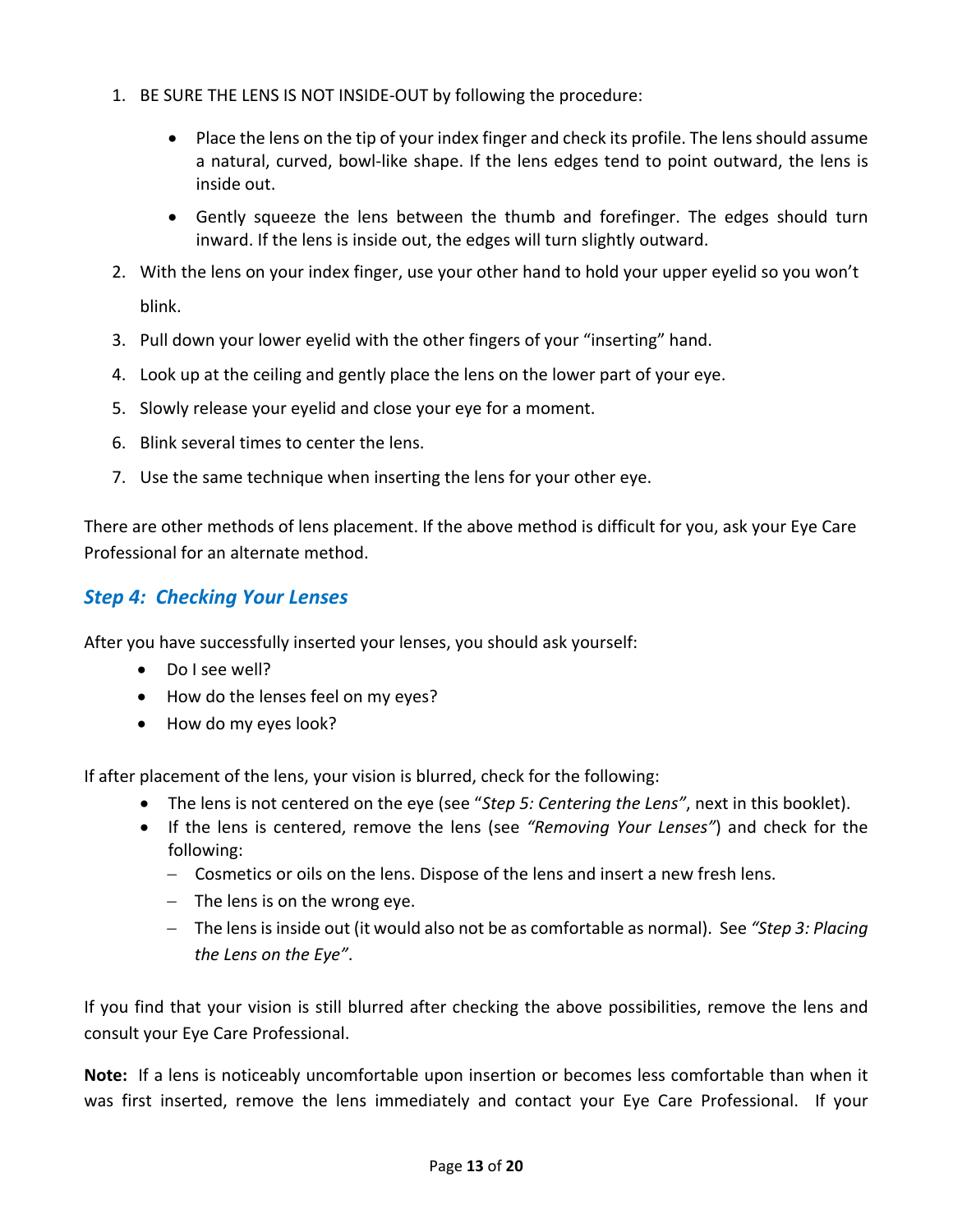examination of your eyes and the lenses shows any other problems, IMMEDIATELY REMOVE YOUR LENSES AND CONTACT YOUR EYE CARE PROFESSIONAL

### *Step 5: Centering the Lens*

A lens, which is on the cornea (center of your eye), will very rarely move onto the white part of the eye during wear. This, however, can occur if insertion and removal procedures are not performed properly. To center a lens, follow either of these procedures:

Close your eyelids and gently massage the lens into place through the closed lids.

#### **OR**

● Gently move the off-centered lens onto the cornea (center of your eye) while the eye is opened using finger pressure on the edge of the upper lid or lower lid.

## **LENS WEARING**

#### **While wearing your lenses, remember the following important precautions:**

#### *Cosmetic Lenses and Visual Symptoms*

● Cosmetically tinted contact lenses may let less light through than non-cosmetic lenses. Therefore, you may experience some visual symptoms while wearing them (i.e. seeing the lens pattern in your peripheral vision).

#### *Hazardous Conditions*

- If you use aerosol (spray) products, such as hair spray, while wearing lenses, keep your eyes closed until the spray has settled.
- **Avoid** all harmful or irritating vapors and fumes while wearing lenses.

#### *Water Activity*

Do not expose your contact lenses to water while you are wearing them.

#### *Lubricating/Rewetting Solutions*

- Your Eye Care Professional may recommend a lubricating/rewetting solution for your use. These solutions can be used to wet (lubricate) your lenses while you are wearing them.
- **Do not** use saliva or anything other than the recommended solutions for lubricating or rewetting your lenses. Do not put lenses in your mouth.
- **Never** rinse your lenses in water from the tap. There are two reasons for this:

1. Tap water contains many impurities that can contaminate or damage your lenses and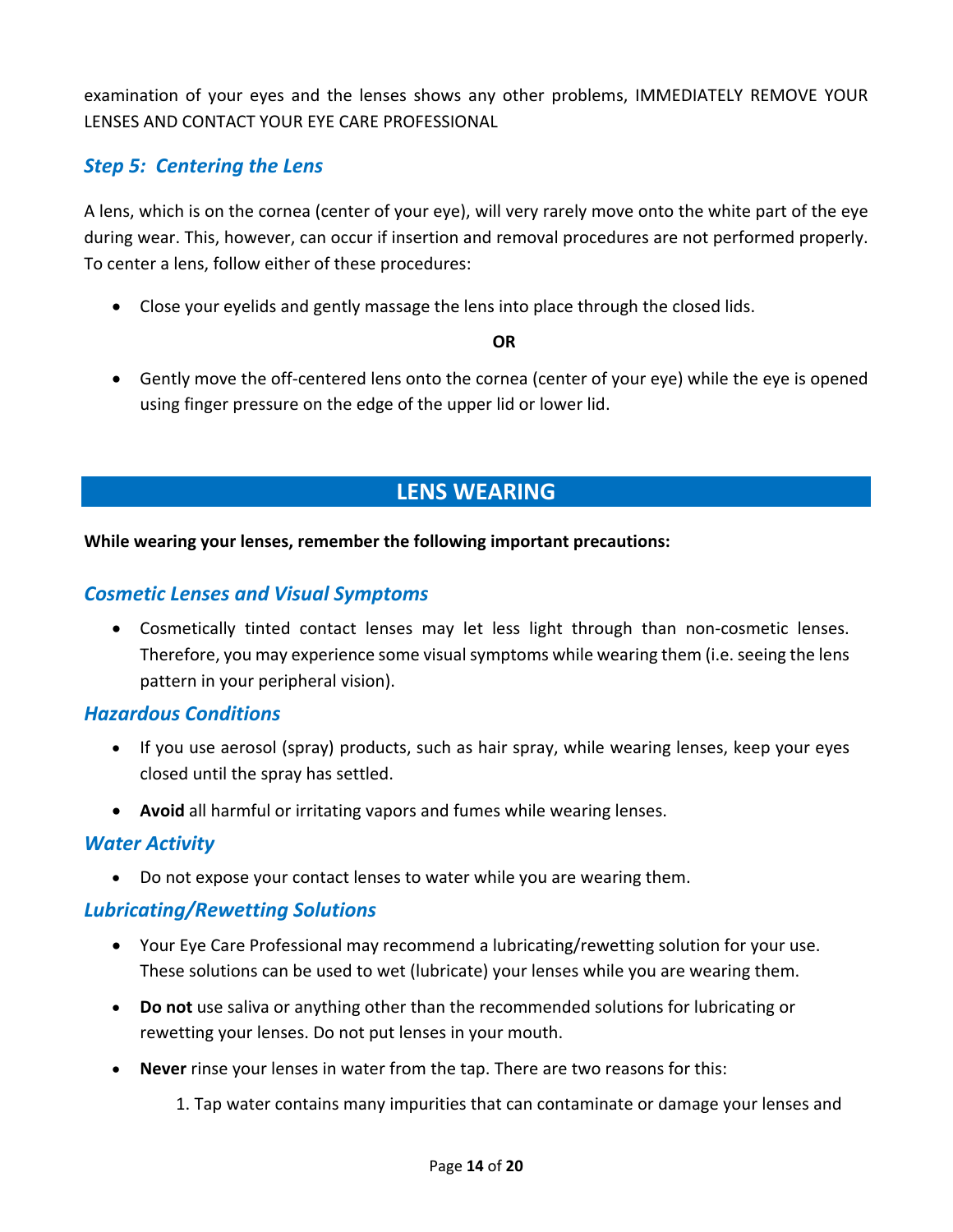may lead to eye infection or injury.

2. You might lose your lens down the drain.

## *Sticking (Non‐Moving) Lens*

- For your eye health, it is important the lens moves freely on your eye.
- If the lens sticks (stops moving) on your eye, apply a few drops of the recommended rewetting solution. Wait until the lens begins to move freely on the eye before removing it. If non‐movement of the lens continues, you should immediately consult your Eye Care Professional.

#### *Sharing Lenses*

 **Never** allow anyone else to wear your lenses. They have been prescribed to fit your eyes and to correct your vision to the degree necessary. Sharing lenses greatly increases the chance of eye infections.

## *Adhering to the Prescribed Wearing & Replacement Schedules*

- **Never** wear your lenses beyond the amount of time recommended by your Eye Care Professional.
- **Always throw away** worn lenses as prescribed by your Eye Care Professional.

## **REMOVING YOUR LENSES**

**CAUTION:** Always be sure the lens is on the cornea (in the center of your eye) before attempting to remove it. Determine this by covering the other eye. If vision is blurred, the lens is either on the white part of the eye or it is not on the eye at all. To locate the lens, inspect the upper area of the eye by looking down into a mirror while pulling the upper lid up. Then inspect the lower area by pulling the lower lid down.

#### **Always remove the same lens first.**

1. Wash, rinse and dry your hands thoroughly. You should follow the method that is recommended by your Eye Care Professional. Below is an example of one method:

#### *Pinch Method:*

**Step 1.** Look up, slide the lens to the lower part of the eye using the forefinger. **Step 2.** Gently pinch the lens between the thumb and forefinger. **Step 3.** Remove the lens.

2. Remove the other lens by following the same procedure.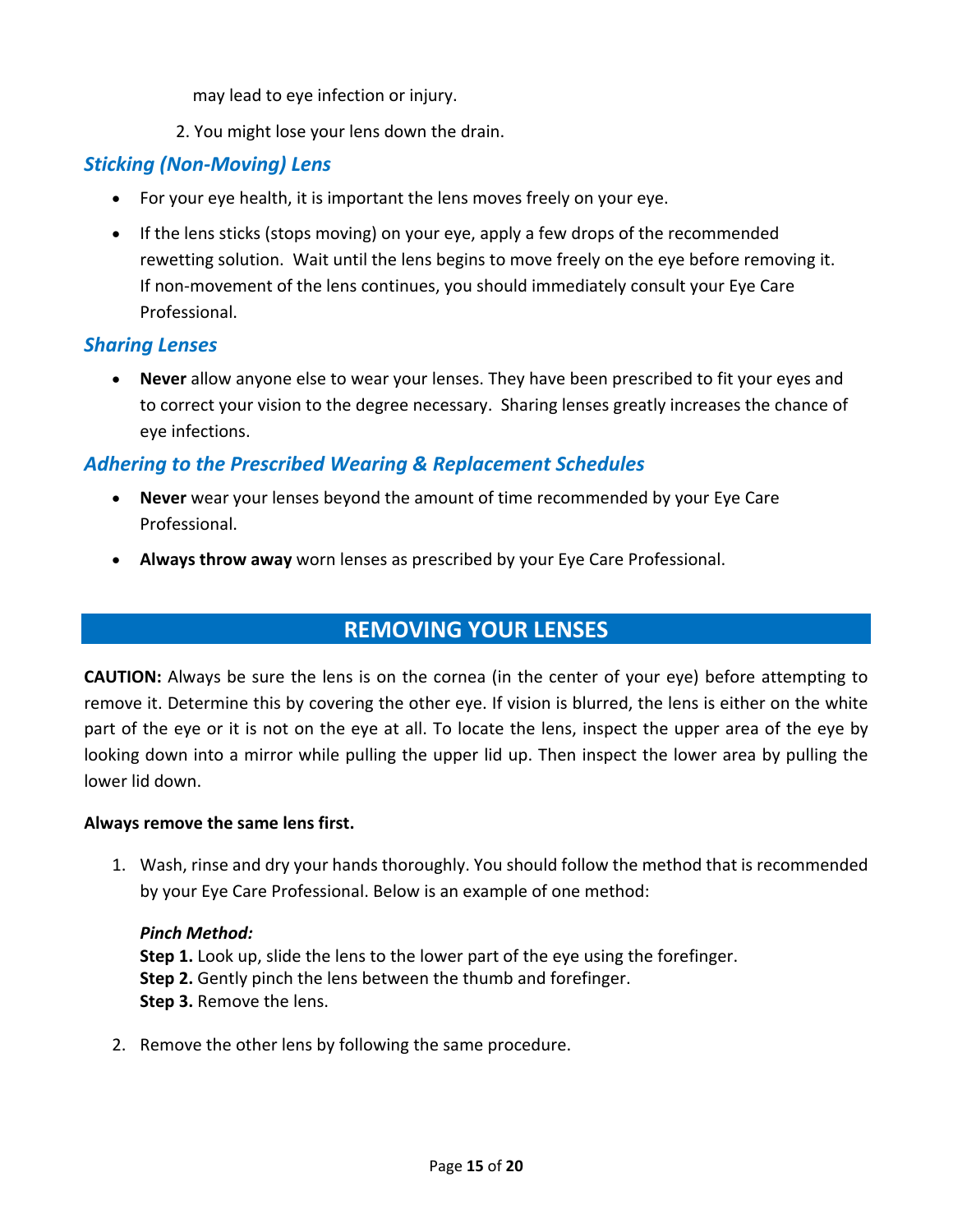Remember, there is no cleaning or disinfection needed with your contact lenses when they are prescribed for daily disposable wear. Always dispose of lenses when they are removed and have replacement lenses or glasses available.

**Note:** If these methods of removing your lens are difficult for you, ask your Eye Care Professional for an alternate method.

## **CARING FOR YOUR LENSES**

#### *For Lenses Prescribed for Single Use Disposable Wear:*

Remember, there is no cleaning or disinfection needed with your contact lenses when they are prescribed for disposable wear. Always dispose of lenses when they are removed and have replacement lenses or glasses available.

## **EMERGENCIES**

If chemicals of any kind (household products, gardening solutions, laboratory chemicals, etc.) are splashed into your eyes: FLUSH EYES IMMEDIATELY WITH TAP WATER AND IMMEDIATELY CONTACT YOUR EYE CARE PROFESSIONAL OR VISIT A HOSPITAL EMERGENCY ROOM RIGHT AWAY.

## **INSTRUCTIONS FOR THE PRESBYOPIC PATIENT (MONOVISION OR MULTIFOCAL)**

#### *About Presbyopia and Vision Correction*

- Presbyopia is a condition in which the natural lenses in the eyes lose some of their elasticity. This occurs normally with aging as the lenses lose some of their ability to change focus for different distances (loss of reading vision).
- Monovision is a method of correction for presbyopia using contact lenses in which one eye is corrected for distance vision and the other is corrected for near vision.
- Multifocal lenses correct presbyopia by providing distance and near vision correction powers within the same lens.

#### *Getting Used to Monovision Correction (Adaptation)*

 Be aware that, as with any type of lens correction, there are advantages and compromises to presbyopic contact lens correction. The benefit of clear near vision when looking straight‐ahead and upward that you get with your contact lenses for monovision and multifocal correction may be accompanied by a vision compromise that may reduce the sharpness of your and depth perception for distance and near tasks. Some patients have experienced difficulty adapting to this. Symptoms, such as mild blurred vision and variable vision, may last for a brief period or for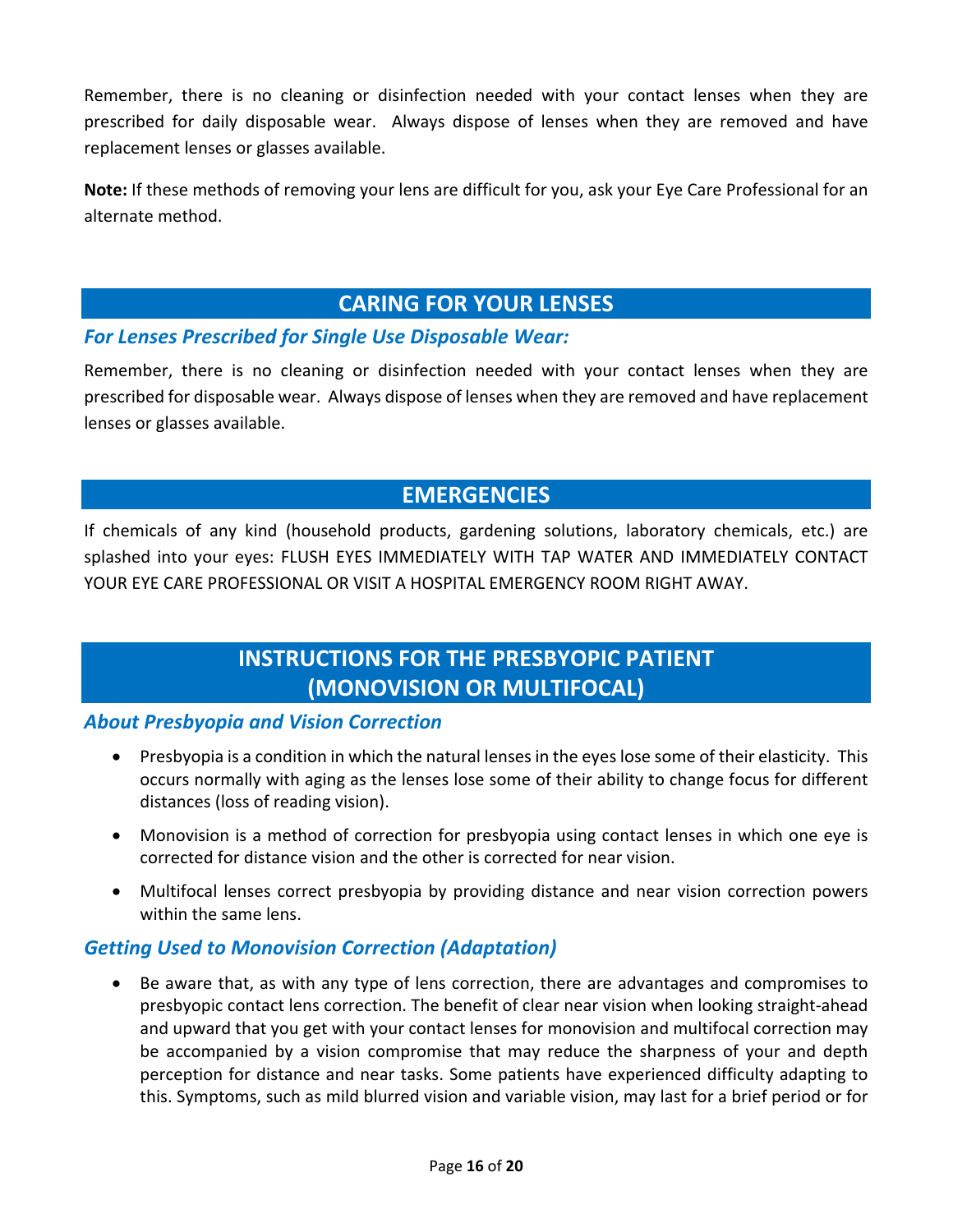several weeks as you are getting used to the lenses. The longer these symptoms last, the poorer your chances for successful adaptation may be.

- You should avoid visually demanding situations during the initial adaptation period. It is recommended that you first wear these contact lenses in familiar situations that are not visually demanding. For example, it might be better to be a passenger rather than a driver of a car during the first days of lens wear. Also, it is recommended that you only drive with monovision or multifocal correction if you pass your state driver's license requirements with this correction.
- It is important that you follow your Eye Care Professional's suggestions for getting used to presbyopic contact lens correction. You should discuss any concerns that you may have during and after the adaptation period.

#### *Additional Correction Needs*

- Some patients with monovision correction will need to wear their glasses over their contact lenses to provide the clearest vision for critical tasks. You should discuss this with your Eye Care Professional.
- Some patients will never be fully comfortable functioning under low levels of lighting, such as driving at night. If this happens, you may want to discuss with your Eye Care Professional having additional contact lenses prescribed so that both eyes are corrected for distance when sharp distance binocular vision is required from both eyes together.
- If you require very sharp near vision during prolonged close work, you may want to have additional contact lenses prescribed so that both eyes are corrected for near when sharp near vision is required from both eyes together.

**The decision to be fit with monovision or multifocal correction is most appropriately left to your Eye Care Professional, in conjunction with you, after carefully considering and discussing your needs.**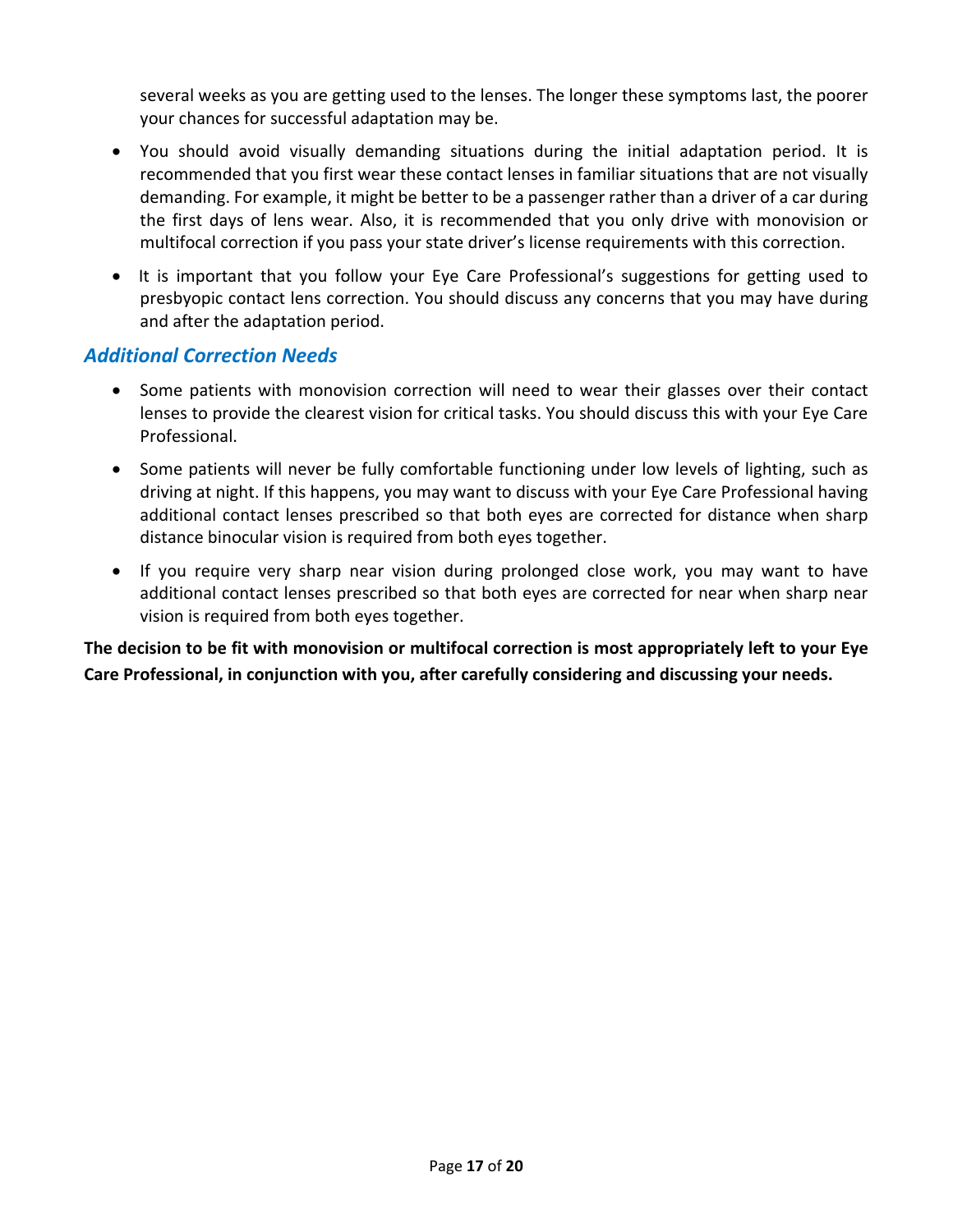## **WEARING AND APPOINTMENT SCHEDULE**

## **Prescribed Wearing Schedule**

Day Wearing Time (Hours)

| $\mathbf{1}$                |                                                                                                                      |  |
|-----------------------------|----------------------------------------------------------------------------------------------------------------------|--|
| $\overline{2}$              |                                                                                                                      |  |
| $\overline{3}$              |                                                                                                                      |  |
| $\overline{4}$              |                                                                                                                      |  |
| 5                           |                                                                                                                      |  |
| 6                           |                                                                                                                      |  |
| $\overline{7}$              |                                                                                                                      |  |
| 8                           |                                                                                                                      |  |
| $9\,$                       |                                                                                                                      |  |
| 10                          |                                                                                                                      |  |
| 11                          |                                                                                                                      |  |
| 12                          |                                                                                                                      |  |
| 13                          |                                                                                                                      |  |
| 14                          |                                                                                                                      |  |
| <b>Appointment Schedule</b> |                                                                                                                      |  |
| Your appointments are on:   | <u> 1989 - Johann Barn, mars eta bainar eta industrial eta erromania eta erromania eta erromania eta erromania e</u> |  |
|                             | Minimum number of hours lenses to be worn at time of appointment: ______________                                     |  |
| Month:                      | Year:                                                                                                                |  |

Time: Day: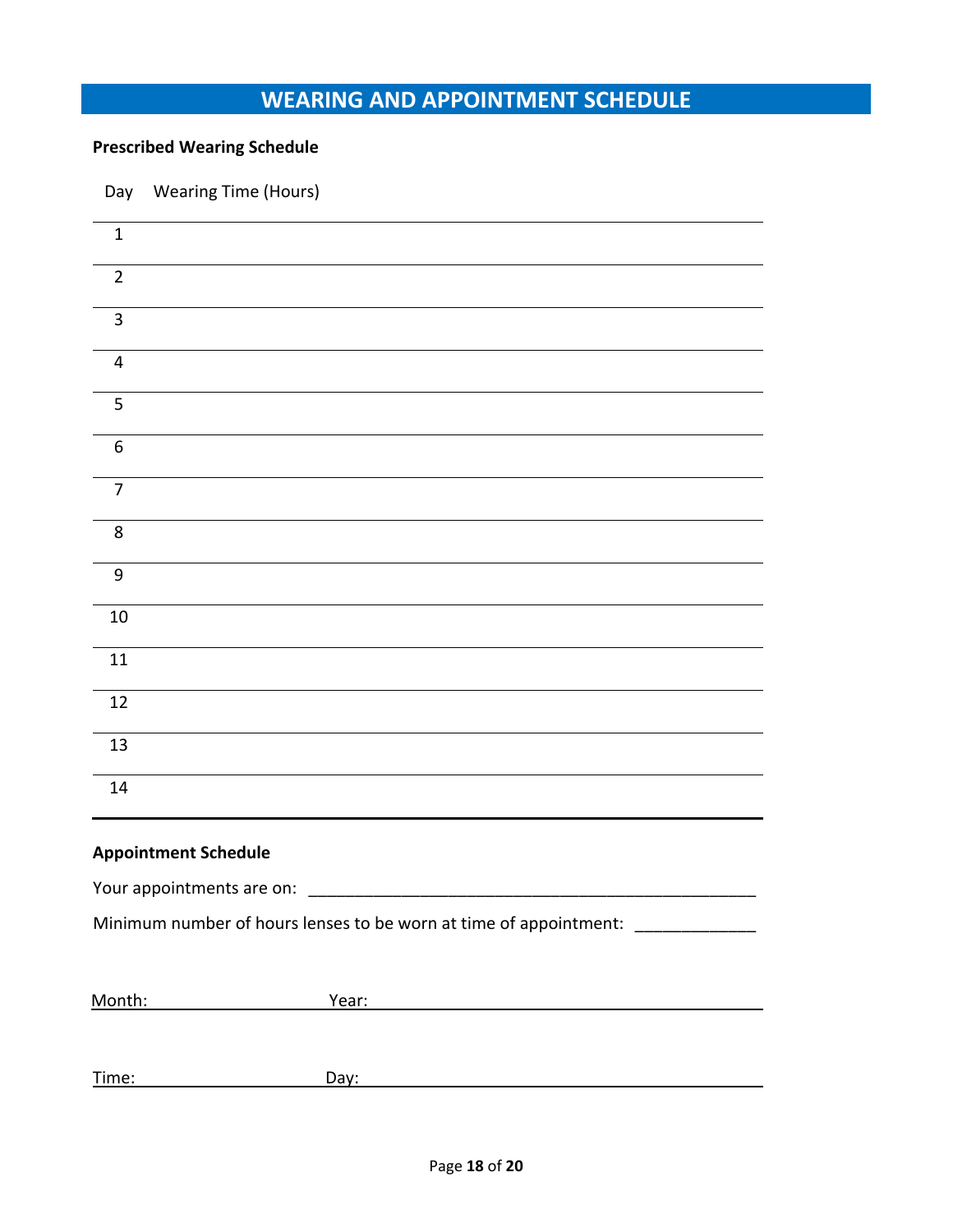# **PATIENT / EYE CARE PROFESSIONAL INFORMATION**

| Next Appointment: |      |            |                |      |                   |
|-------------------|------|------------|----------------|------|-------------------|
| Date:             |      |            |                |      |                   |
| Doctor:           |      |            |                |      |                   |
| Address:          |      |            |                |      |                   |
| Phone:            |      |            |                |      |                   |
|                   |      |            |                |      |                   |
|                   |      |            |                |      |                   |
| Day               | Date | Hours Worn | Day            | Date | <b>Hours Worn</b> |
| 1                 |      |            | $\mathbf{1}$   |      |                   |
| $\overline{2}$    |      |            | $\overline{2}$ |      |                   |
| 3                 |      |            | 3              |      |                   |
|                   |      |            |                |      |                   |

4 4

 $\frac{5}{5}$  5

6 6

7 7

**IMPORTANT: If you experience any difficulty wearing your lenses or you do not understand the instructions given you, DO NOT WAIT for your next appointment. CONTACT YOUR EYE CARE PROFESSIONAL IMMEDIATELY.** 

## **NOTES**